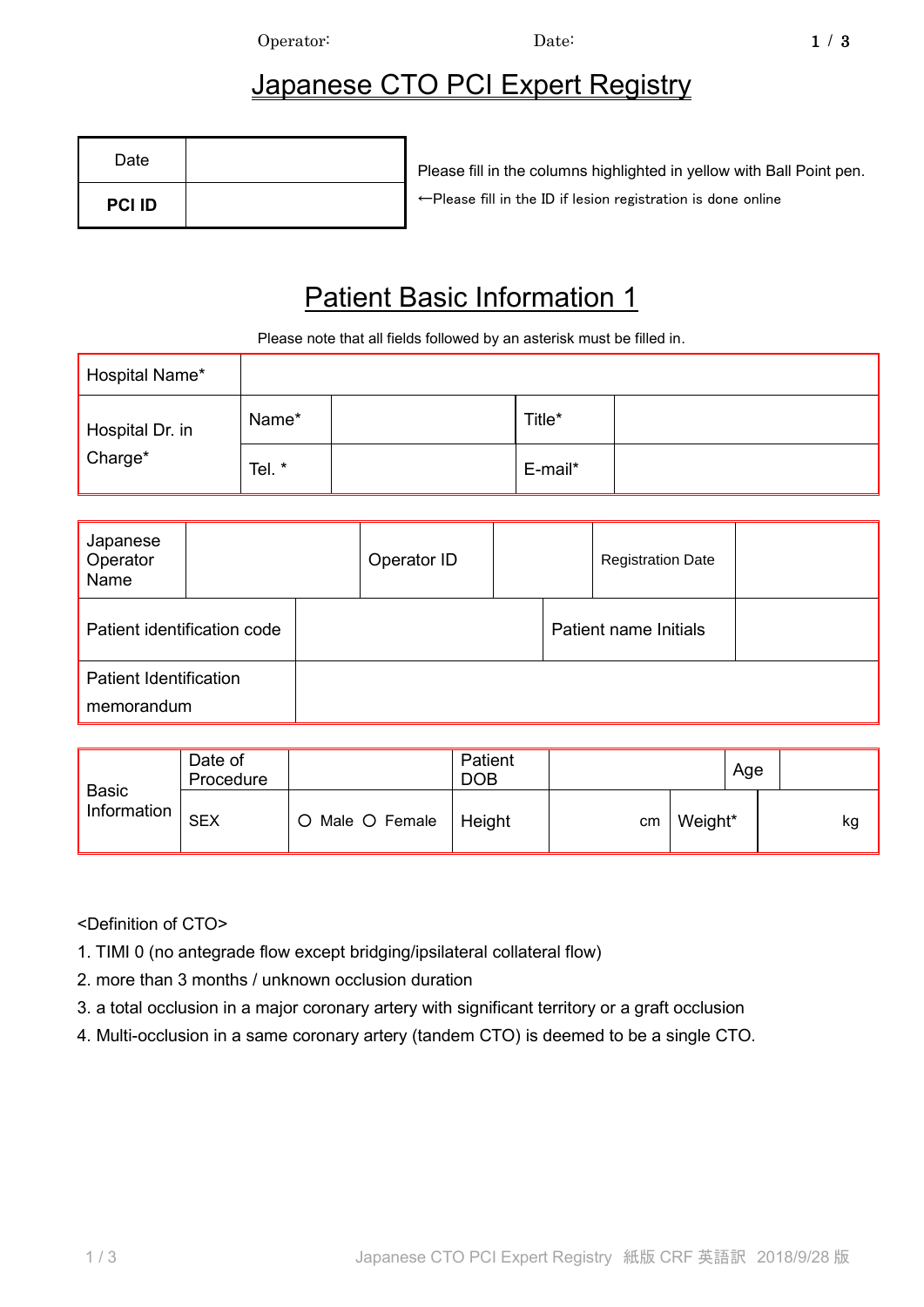Operator: Date: 2 / 3

## **Basic Information**

| Medical<br>History | OMI <sup>1</sup>         | O Yes | O None | O Unknown |
|--------------------|--------------------------|-------|--------|-----------|
|                    | Prior CABG <sup>2)</sup> | O Yes | O None | O Unknown |
|                    | Prior PCI                | O Yes | O None | O Unknown |

1) OMI : Please mark "YES" if diagnosed OMI in past and myocardium is not well.

2) CABG History to be diagnosed at when at First PCI.

|             | Hypertension                                             | O Yes<br>O None O Unknown                                          |  |  |  |  |
|-------------|----------------------------------------------------------|--------------------------------------------------------------------|--|--|--|--|
|             |                                                          | O None<br>O Unknown<br>O Yes<br>Choose "Yes" for diabetes          |  |  |  |  |
|             | <b>Diabetes</b>                                          | Current Treatment: O None<br>O Dietary Only                        |  |  |  |  |
|             |                                                          | O Oral Anti diabetic Drug O Insulin Therapy                        |  |  |  |  |
|             |                                                          | O Yes<br>O None<br>O Unknown                                       |  |  |  |  |
|             | Dyslipidemia                                             | ※If Statin is prescribed, "Yes"                                    |  |  |  |  |
|             |                                                          | O Unknown<br>O Yes<br>O None                                       |  |  |  |  |
|             | Smoking                                                  | O Currently Smoking O Smoking in Past<br>If Yes :                  |  |  |  |  |
| <b>Risk</b> | X"Smoking history" means over 1 month after stop-smoking |                                                                    |  |  |  |  |
| Factor      | <b>ASO</b>                                               | O None<br>O Unknown<br>O Yes                                       |  |  |  |  |
|             | Family history                                           | O Unknown<br>O Yes<br>$\Omega$ None                                |  |  |  |  |
|             |                                                          | O Yes<br>O None<br>O Unknown                                       |  |  |  |  |
|             | <b>Coexisted Heart</b>                                   | If Yes : O family history Ocongenital heart disease OValve disease |  |  |  |  |
|             | <b>Disease</b>                                           | pacemaker implanted  O Arrhythmia<br>O.                            |  |  |  |  |
|             |                                                          | O Others :                                                         |  |  |  |  |
|             |                                                          | O Yes<br>O Unknown<br>O None                                       |  |  |  |  |
|             | Comorbidity                                              | O Cerebral Vascular Disorder<br>O COPD<br>O Dialysis<br>If $yes:$  |  |  |  |  |
|             |                                                          | O Others :                                                         |  |  |  |  |